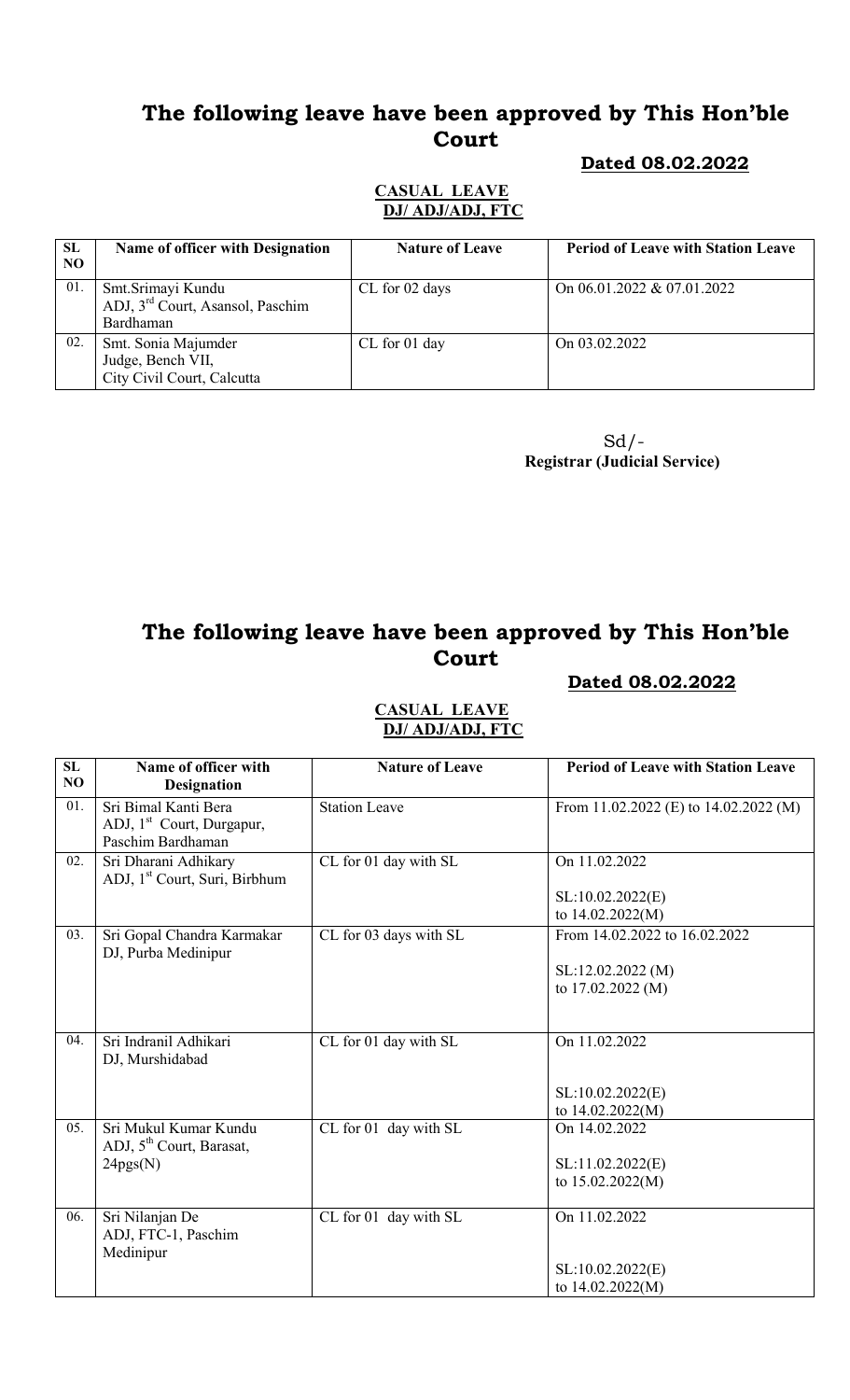| 07. | Sri Rintu Sur<br>ADJ, FTC-II, Paschim<br>Medinipur                      | CL for 01 day with SL  | On 28.02.2022<br>SL:<br>25.02.2022 (E) to 02.03.2022 (M)            |
|-----|-------------------------------------------------------------------------|------------------------|---------------------------------------------------------------------|
| 08. | Smt. Sutapa Saha, ADJ,<br>Ranaghat, Nadia                               | <b>Station Leave</b>   | From 11.02.2022 (E) to $14.02.2022$ (M)                             |
| 09. | Sri Supratim Dasgupta, ADJ, 5 <sup>th</sup><br>Court, Krishnagar, Nadia | CL for 01 day with SL  | On 11.02.2022<br>SL:10.02.2022(E)<br>to 14.02.2022(M)               |
| 10. | Sri Pijush Ghosh<br>ADJ, $3rd$ (Special) Court,<br>Jalpaiguri           | <b>Station Leave</b>   | From 11.02.2022 (E) to $14.02.2022$ (M)                             |
| 11. | Sri Aloke Kumar Choudhury<br>ADJ, FTC-II, Islampur, Uttar<br>Dinajpur   | CL for 01 day with SL  | On 11.02.2022<br>SL:10.02.2022(E)<br>to $14.02.2022(M)$             |
| 12. | Sri Kaustav Mookerjee, ADJ,<br>FTC II, Raiganj, Uttar Dinajpur          | CL for 02 days with SL | On 14.02.2022 & 15.02.2022<br>SL:12.02.2022(M)<br>to 16.02.2022 (M) |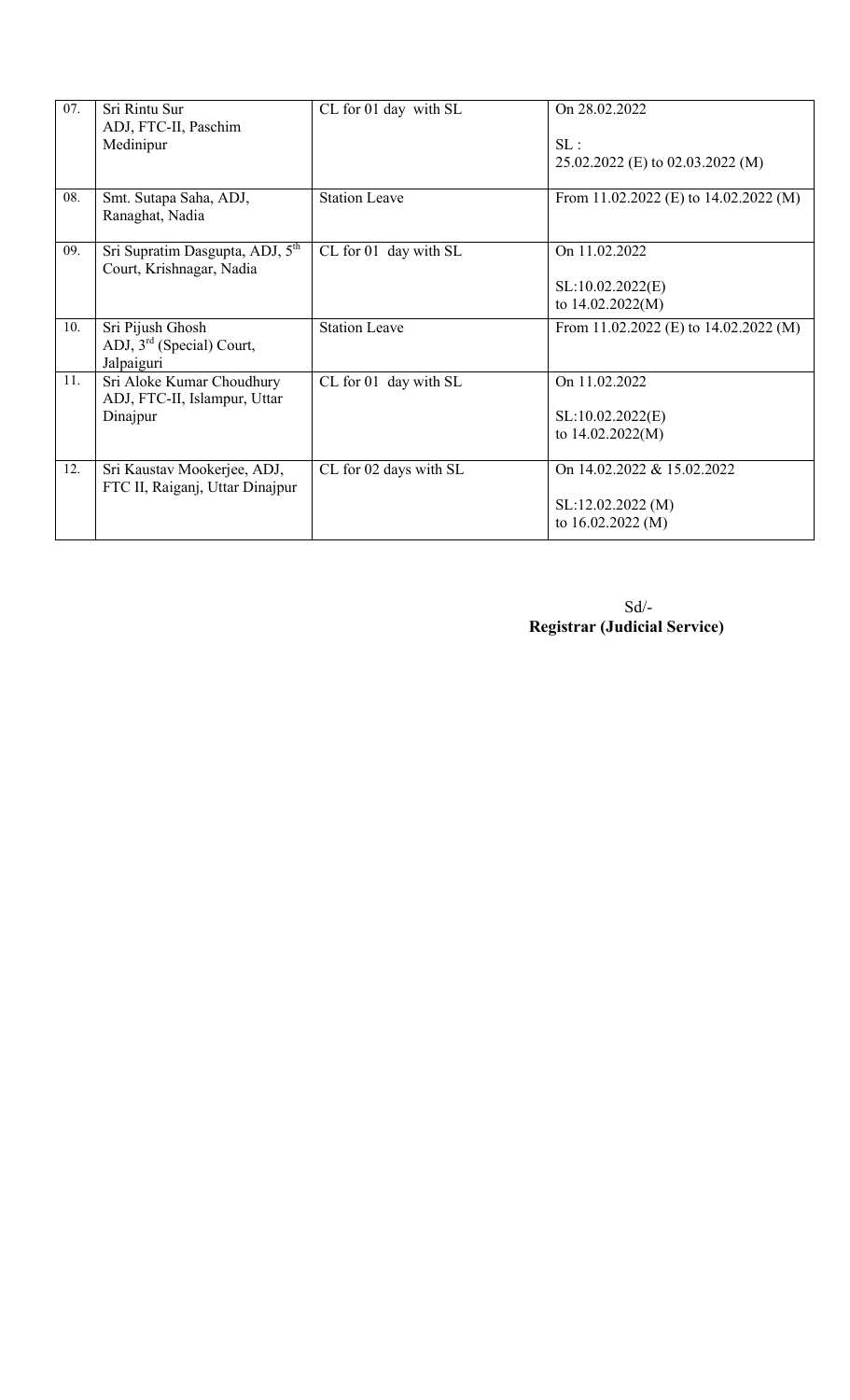# The following leave have been approved by This Hon'ble Court

### Dated 09.02.2022

#### CASUAL LEAVE DJ/ ADJ/ADJ, FTC

| <b>SL</b><br>NO | Name of officer with<br><b>Designation</b>                                                 | <b>Nature of Leave</b> | <b>Period of Leave with Station Leave</b>               |
|-----------------|--------------------------------------------------------------------------------------------|------------------------|---------------------------------------------------------|
| 01.             | Sri Ambarish Ghosh<br>ADJ, Re-designated Court,<br>Paschim Medinipur                       | <b>Station Leave</b>   | From 11.02.2022 (E) to $14.02.2022$ (M)                 |
| 02.             | Sri Gopal Kishor Sinha<br>ADJ, $7^{\text{th}}$ Court, Alipore,<br>24pgs(S)                 | <b>Station Leave</b>   | From 11.02.2022 (E) to $14.02.2022$ (M)                 |
| 03.             | Sri Tikendra Narayan Pradhan<br>ADJ, 16 <sup>th</sup> Court, Alipore, South<br>24 Parganas | CL for 01 day          | On 09.02.2022                                           |
| 04.             | Sri Arindam Chattopadhyay<br>ADJ, FTC-2, Diamond Harbour,<br>24pgs(S)                      | CL for 01 day          | On 09.02.2022                                           |
| 05.             | Smt. Atrayee Manna<br>Chowdhury<br>ADJ, FTC-2, Sealdah, 24 Pgs<br>(S)                      | CL for 01 day          | On 19.02.2022                                           |
| 06.             | Sri Paresh Chandra Karmakar<br>ADJ, 2nd Court, Bongaon,<br>24pgs(N)                        | CL for 01 day with SL  | On 16.02.2022<br>SL: $15.02.2022(E)$ to $17.02.2022(M)$ |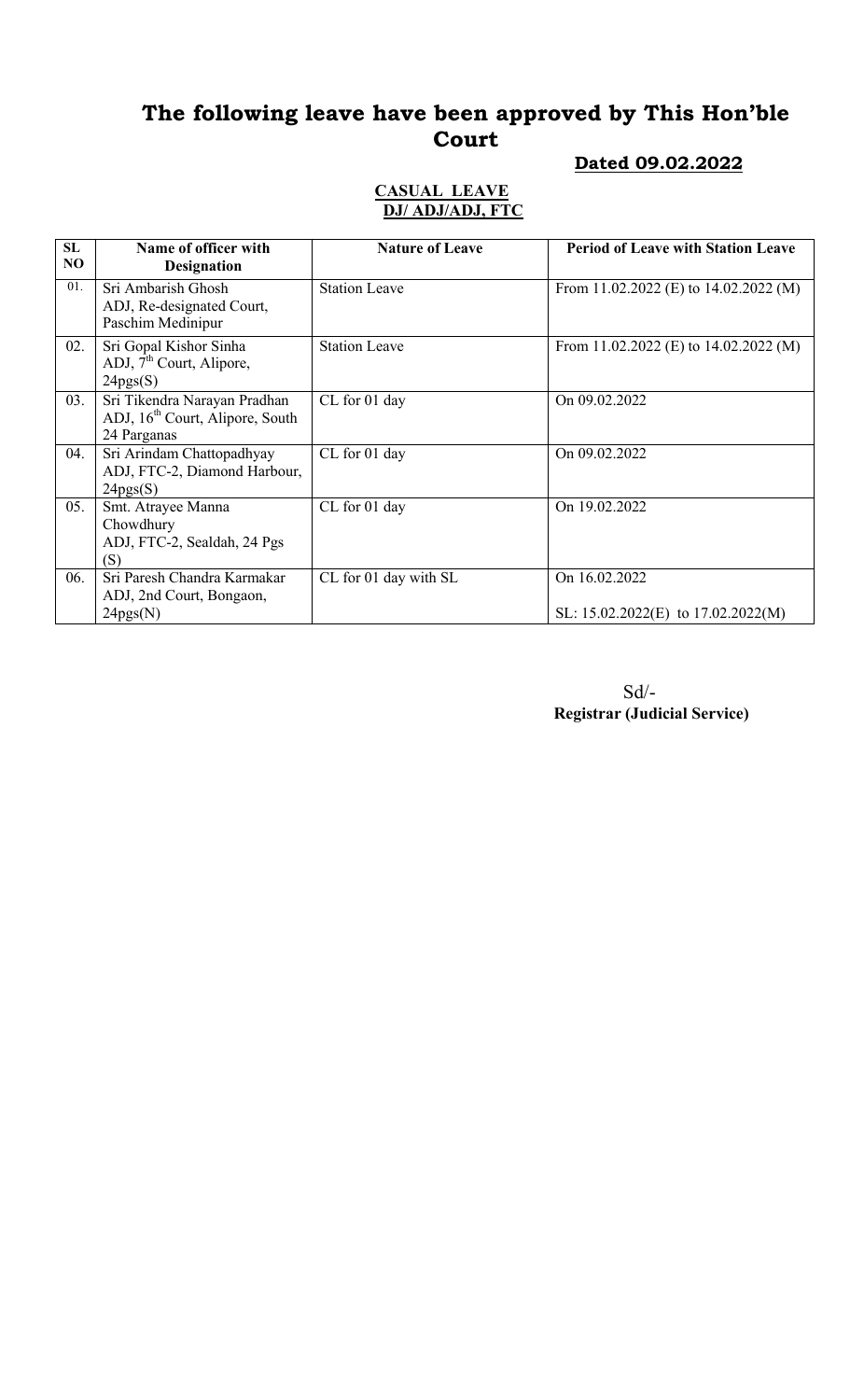### Dated: 08.02.2022

## DJ/ADJ

| SL<br>NO | Name of officer with<br><b>Designation</b>                               | <b>Nature of Leave</b>       | <b>Period of Leave with Station</b><br>Leave |
|----------|--------------------------------------------------------------------------|------------------------------|----------------------------------------------|
| 01.      | Mrs. Melissa Gurung<br>ADJ, 2 <sup>nd</sup> Court, Arambagh, Hooghly     | Child Care Leave for 32 days | From 14.02.2022 to 17.03.2022                |
| 02.      | Smt. Sujasha Mukherji<br>Judge, Bench-III, City Civil Court,<br>Calcutta | Earned Leave for 06 days     | From 14.02.2022 to 19.02.2022                |

## ADJ, FTC/CJ(SD)

| SL             | Name of officer with                                                    | <b>Nature of Leave</b>       | <b>Period of Leave with Station</b> |
|----------------|-------------------------------------------------------------------------|------------------------------|-------------------------------------|
| N <sub>O</sub> | <b>Designation</b>                                                      |                              | Leave                               |
| 03.            | Mrs. Prajna Gargi (Bhattacharya),<br>Hussain<br>ADJ, FTC, Suri, Birbhum | Child Care Leave for 19 days | From 21.02.2022 to 11.03.2022       |

## ACJM

| SL  | Name of officer with                               | <b>Nature of Leave</b>   | <b>Period of Leave with Station</b> |
|-----|----------------------------------------------------|--------------------------|-------------------------------------|
| NO  | <b>Designation</b>                                 |                          | Leave                               |
| 04. | Smt. Tashi Chheten Sherpa<br>ACJM, Chanchal, Malda | Earned Leave for 06 days | From 28.02.2022 to 05.03.2022       |

### **JM**

| SL  | Name of officer with                                                              | <b>Nature of Leave</b> | <b>Period of Leave with Station</b> |
|-----|-----------------------------------------------------------------------------------|------------------------|-------------------------------------|
| NO  | <b>Designation</b>                                                                |                        | Leave                               |
| 05. | Sri Tshering Wangchuk Bhutia JM, Earned Leave for 26 days<br>$7th$ Court, Bankura |                        | From 14.02.2022 to 11.03.2022       |

# $CJ(JD)$

| SL  | Name of officer with                                                    | <b>Nature of Leave</b>   | <b>Period of Leave with Station</b> |
|-----|-------------------------------------------------------------------------|--------------------------|-------------------------------------|
| NO  | <b>Designation</b>                                                      |                          | Leave                               |
| 06. | Smt. Sanchari Chatterjee<br>CJ(JD), $1st$ Court, Barasat, 24 Pgs<br>(N) | Earned Leave for 06 days | From 17.02.2022 to 22.2.2022        |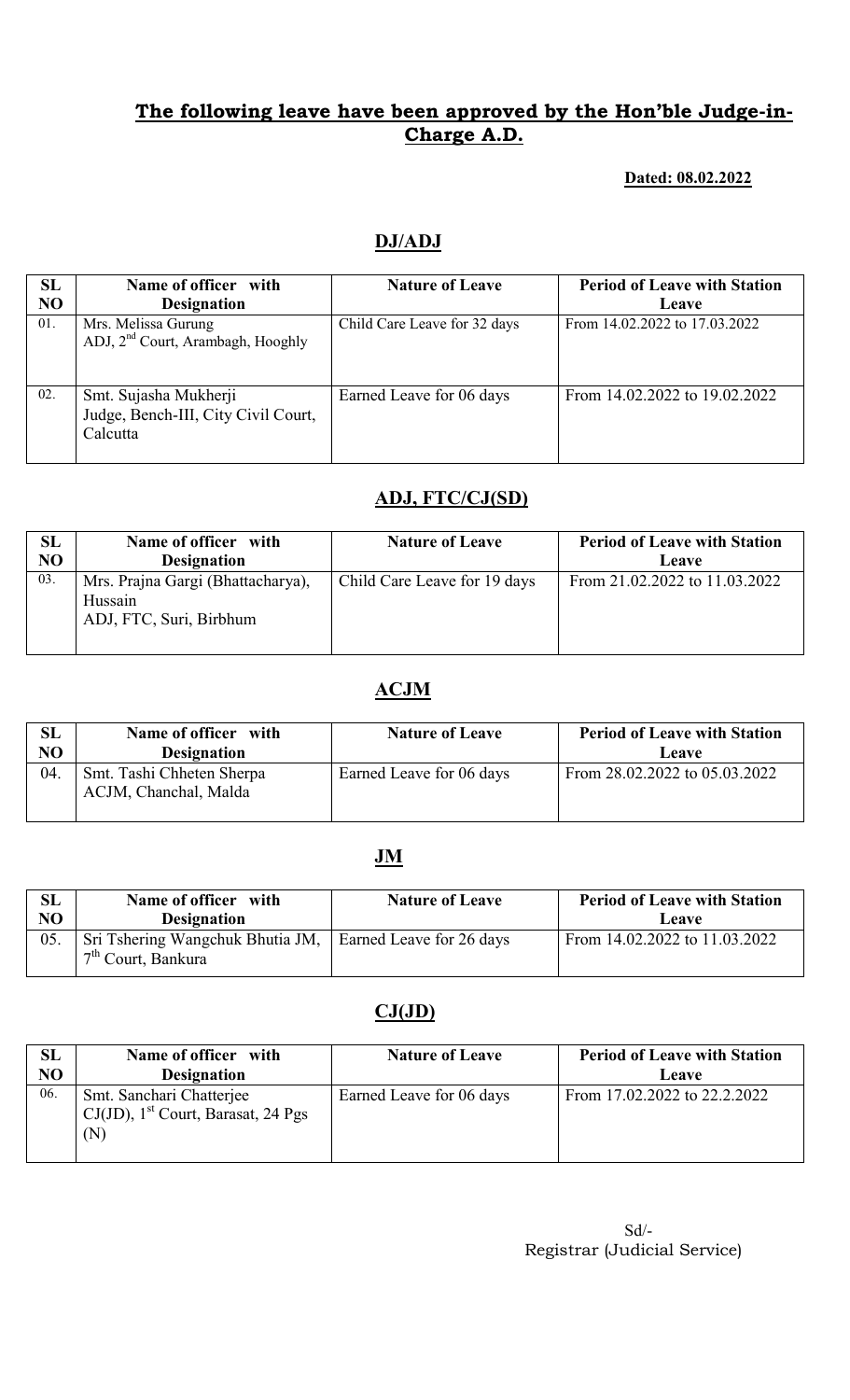### Dated: 08.02.2022

## DJ/ ADJ

| <b>SL</b><br>NO | Name of officer with Designation                                                | <b>Nature of Leave</b>       | <b>Period of Leave with Station</b><br>Leave |
|-----------------|---------------------------------------------------------------------------------|------------------------------|----------------------------------------------|
| 01.             | Smt.Srimayi Kundu.<br>ADJ, 3 <sup>rd</sup> Court, Asansol, Paschim<br>Bardhaman | Quarantine Leave for 25 days | From 10.01.2022 to 03.02.2022                |

### ADJ, FTC/ CJ(SD)

| SL             | Name of officer with Designation                           | <b>Nature of Leave</b>       | <b>Period of Leave with Station</b> |
|----------------|------------------------------------------------------------|------------------------------|-------------------------------------|
| N <sub>O</sub> |                                                            |                              | Leave                               |
| 02.            | Sri Anan Chattopadhyay<br>ADJ, FTC-II, Barasat, 24 Pgs (N) | Quarantine Leave for 12 days | From 10.01.2022 to 21.01.2022       |
|                |                                                            | Earned Leave for 11 days     | From 22.01.2022 to 01.02.2022       |
| 03.            | Smt. Sangita Mukherjee<br>ADJ, FTC, Chandannagar, Hooghly  | Earned Leave for 27 days     | From 03.01.2022 to 29.01.2022       |

## ACJM

| SL<br>NO | Name of officer with Designation                            | <b>Nature of Leave</b>       | <b>Period of Leave with Station</b><br>Leave |
|----------|-------------------------------------------------------------|------------------------------|----------------------------------------------|
| 04.      | Smt. Payel Banerjee-I, ACJM,<br>Diamond Harbour, 24 Pgs (S) | Quarantine Leave for 09 days | From 13.01.2022 to 21.01.2022                |

## $CJ(JD)$

| SL<br>N <sub>O</sub> | Name of officer with Designation                               | <b>Nature of Leave</b>       | <b>Period of Leave with Station</b><br>Leave |
|----------------------|----------------------------------------------------------------|------------------------------|----------------------------------------------|
| 05.                  | Smt. Pratibha Laxmi<br>$CJ(JD)$ , $2nd$ Court, Khatra, Bankura | Quarantine Leave for 09 days | From 17.01.2022 to 25.01.2022                |
| 06.                  | Sri Avisek Minj<br>$CJ(JD)$ , on Probation<br>Jalpaiguri       | Quarantine Leave for 06 days | From $24.01.2022$ to $29.01.2022$            |

| $Sd/-$                       |
|------------------------------|
| Registrar (Judicial Service) |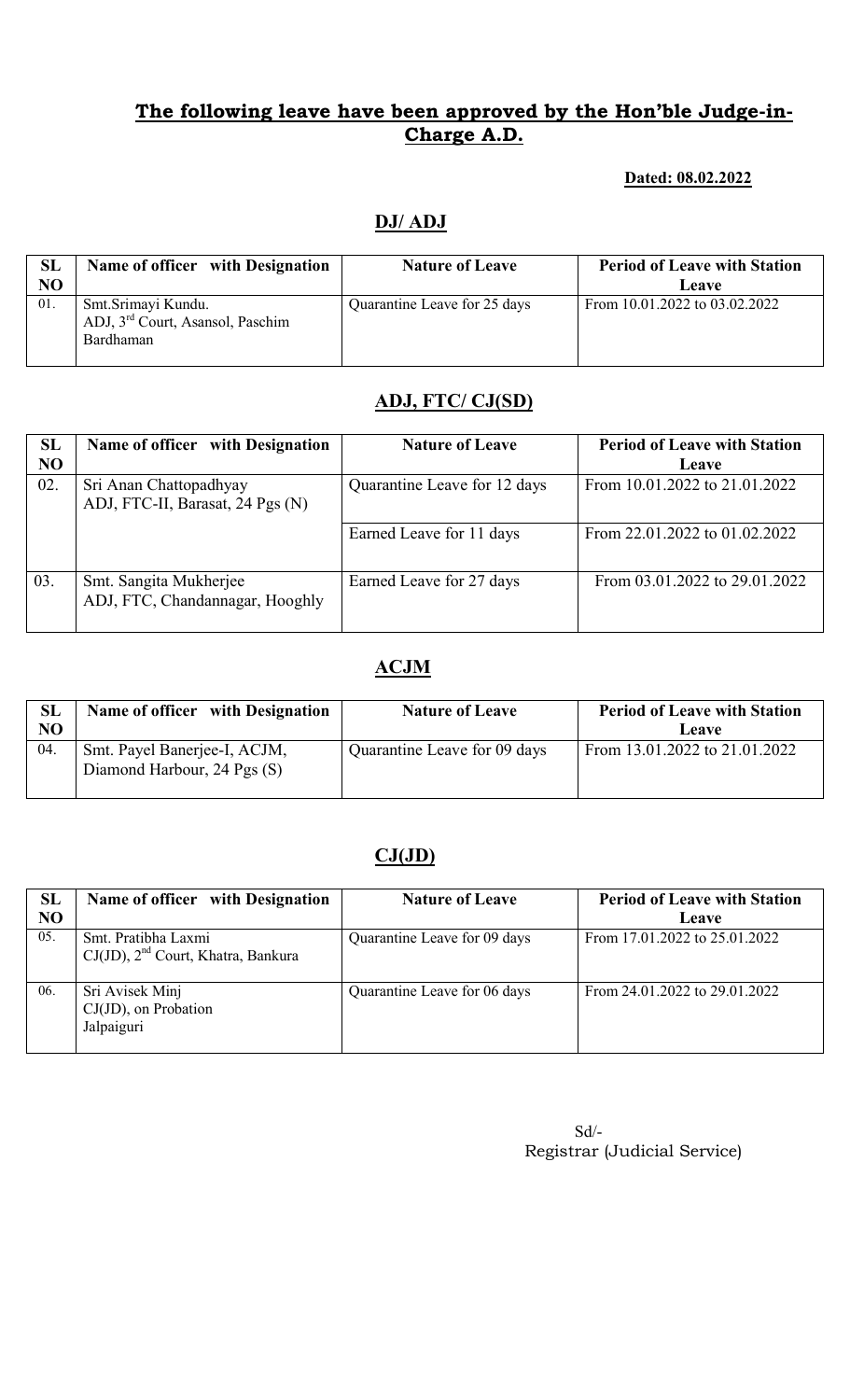### Dated: 09.02.2022

## ADJ, FTC/ CJ(SD)

| <b>SL</b><br>N <sub>O</sub> | Name of officer with<br><b>Designation</b>                             | <b>Nature of Leave</b>       | <b>Period of Leave with Station Leave</b> |
|-----------------------------|------------------------------------------------------------------------|------------------------------|-------------------------------------------|
| 01.                         | Sri Aloke Kumar Chowdhury,<br>ADJ, FTC-II, Islampur, Uttar<br>Dinajpur | Quarantine Leave for 06 days | From 24.01.2022 to 29.01.2022             |
| 02.                         | Smt. Himika Das (Banerjee)<br>CJ(SD), Islampur, Uttar<br>Dinajpur      | Earned Leave for 26 days     | From 10.01.2022 to 04.02.2022             |

# JM

| SL        | Name of officer with                         | <b>Nature of Leave</b>       | <b>Period of Leave with Station Leave</b> |
|-----------|----------------------------------------------|------------------------------|-------------------------------------------|
| <b>NO</b> | <b>Designation</b>                           |                              |                                           |
| 03.       | Smt. Pratima Sukla, JM, 3 <sup>rd</sup>      | Quarantine Leave for 12 days | From 12.01.2022 to 23.01.2022             |
|           | Court, Contai, Purba Medinipur               |                              |                                           |
|           |                                              |                              |                                           |
| 04.       | Smt. Poonam Singhi                           | Quarantine Leave for 24 days | From 06.01.2022 to 29.01.2022             |
|           | JM, 6 <sup>th</sup> Court, Sealdah, 24 Pgs   |                              |                                           |
|           | (S)                                          |                              |                                           |
|           |                                              |                              |                                           |
| 05.       | Sri Arijit Mandal                            | Quarantine Leave for 09 days | From 29.01.2022 to 06.02.2022             |
|           | JM, 4 <sup>th</sup> Court, Krishnagar, Nadia |                              |                                           |
|           |                                              |                              |                                           |